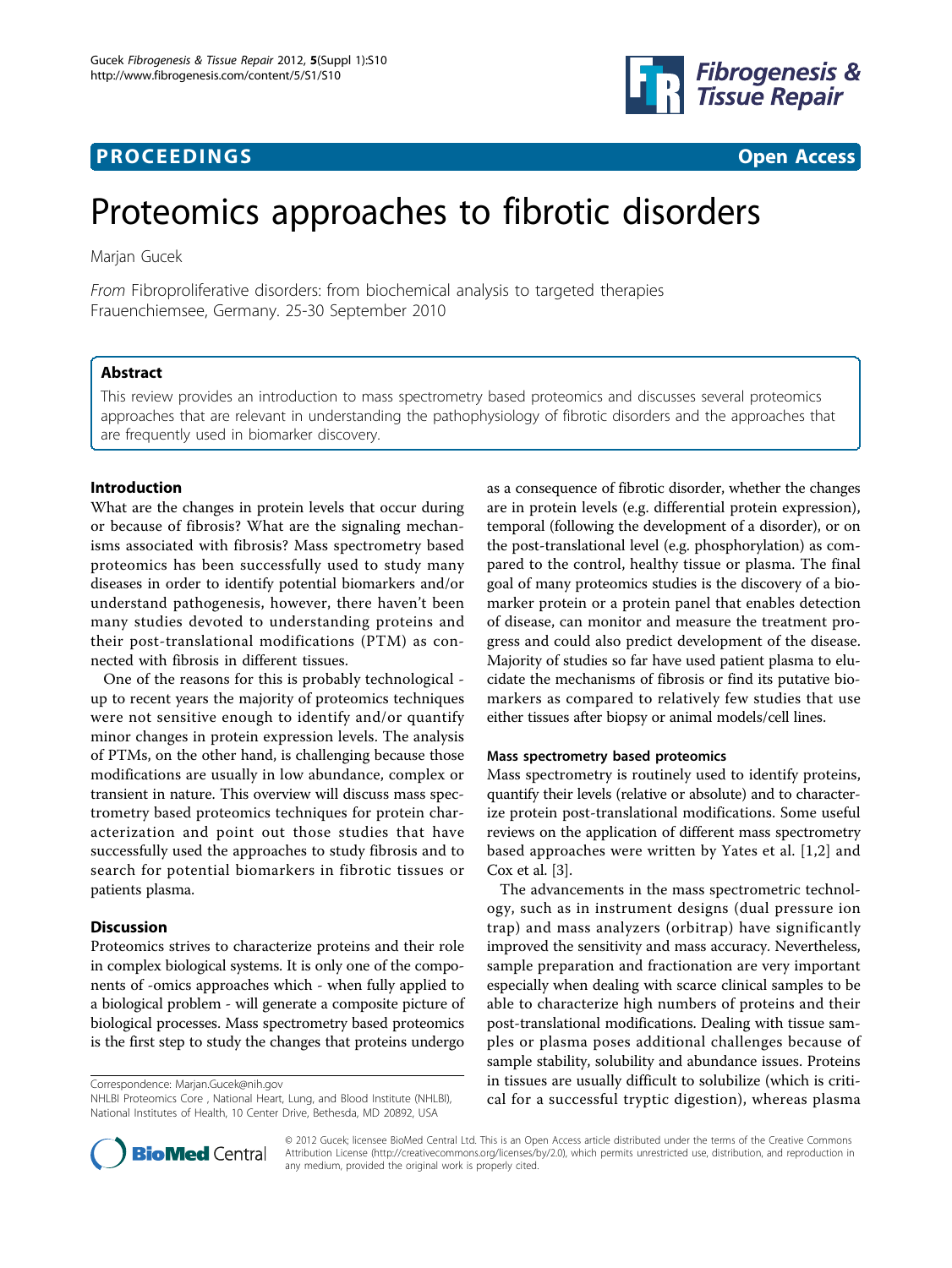contains abundant proteins (albumin) that can easily mask and thus prevent the identification of lower abundant proteins (such as signaling molecules and putative biomarkers). With the depletion of most abundant plasma proteins (up to 20), this approach then enables mass-spectrometry based proteomics to dig deeper into plasma proteome in order to identify low abundant proteins and their possible modifications.

The final goal of many proteomics experiments is to completely characterize a proteome: protein's identification, location, function, interacting partners, post-translational modifications (PTMs) and in many cases also the turnover rate of protein production/degradation or the rate of formation for a particular PTM. We would also like to know what are the occupancies for a particular PTM (e.g. what percentage of a given site in protein is phosphorylated). Some recent reviews on PTMs are the following: phosphorylation [\[4](#page-3-0)-[6\]](#page-3-0), acetylation [\[7\]](#page-3-0), S-nitrosylation [\[8](#page-3-0)], glycosylation [[9\]](#page-3-0), ubiquitination [[10](#page-3-0)], etc.

# Relative protein quantitation as a tool in biomarker discovery

Mass spectrometry is an indispensible tool for relative protein quantitation which is usually applied to discovery of clinical biomarkers and mostly uses large-scale proteomics experiments. The first step in a typical large scale proteomics experiment is a separation technique on either the protein (e.g. 1D gel) or peptide level (e.g. SCX - strong cation exchange chromatography), followed by analysis of each of the individual fractions with liquid chromatography coupled to tandem mass spectrometry system (LC-MS/MS). The liquid chromatography is mostly reverse phase based with the flows in nanoliter range. Usually, 1D gel separation on protein level followed by an LC-MS/MS analysis gives a higher number of identified proteins because the first dimension separation is on the protein level as compared to SCX which separates peptides on the basis of charge. A summary of proteomics approaches using mass spectrometry is depicted in Figure 1.

The analysis of PTMs usually involves enrichment which is based on an antibody pull-down or it takes advantage of some physicochemical property of the PTM to selectively target proteins or peptides with that PTM. For example, tyrosine (Tyr) phosphorylated proteins (or peptides) are easily enriched by using a specific anti-pTyr antibody. On the other hand, serine or threonine phosphorylated proteins or peptides are enriched by using immobilized-metal affinity chromatography (IMAC) and metal-oxide affinity chromatography (e.g. TiO2 based). After the enrichment, the mass spectrometric analysis can pose some difficulties as well. A lot of PTMs are labile modifications that can easily fragment under collisionally induced dissociation in mass spectrometer [\[4](#page-3-0)].

There are several complementary approaches for relative protein quantification, such as DIGE (2D flourescence difference gel electrophoresis) [[11](#page-3-0)], iTRAQ (isobaric tag for relative and absolute quantitation) [\[12](#page-3-0)] and SILAC (stable isotope labeling with amino acids in cell culture) [[13\]](#page-3-0), with DIGE being used the most in studies of fibrotic disorders.

Two-dimensional gels are an excellent way to separate proteins on the basis of their molecular weight and isoelectric point, enabling also visualization of some posttranslational modifications (such as phosphorylation). In the quantitative approach (DIGE), two protein samples are labeled with fluorescent dyes and when combined and separated on a 2D gel can be visualized by measuring the fluorescence showing whether a protein is up- or

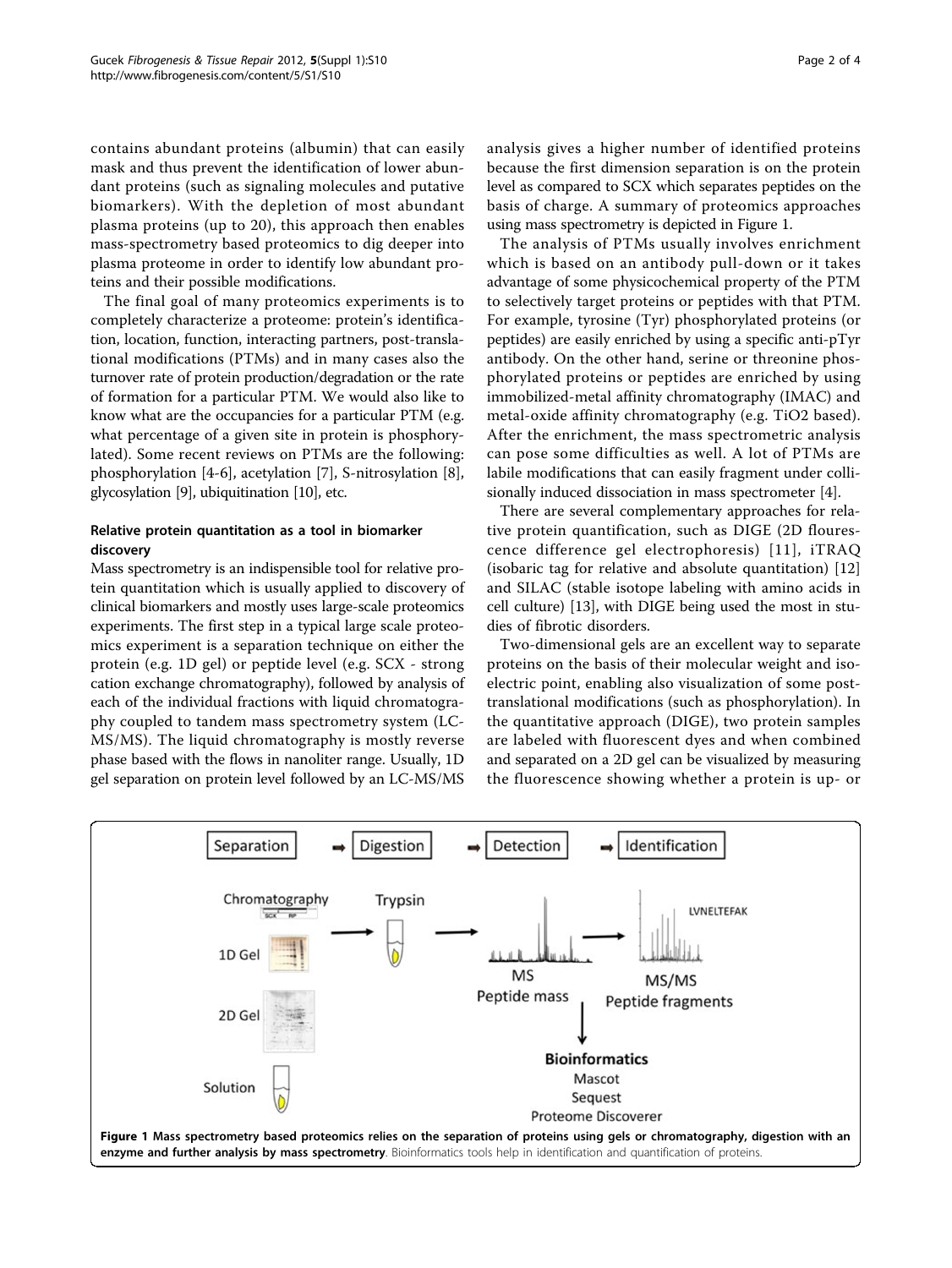down regulated and for how much. The identification of individual spots of interest is carried out by mass spectrometry. The gels are usually scaled up (pick gel), stained with Coomassie blue, excised and digested with trypsin before being analyzed on a MALDI TOF/TOF or electrospray type of an instrument. Since fluorescence can be very sensitive, it is sometimes difficult to identify the proteins in spots by mass spectrometry which is a couple of orders less sensitive. Another drawback of this approach is that sometimes the individual spots may provide several identifications with similar proteins co-eluting.

As a complementary technique to DIGE, iTRAQ has recently gained a lot of popularity in the protein biomarker applications because of the ability to multiplex several samples in one run (up to 8) and because the number of identified proteins are usually higher.

#### Proteomic analysis of fibrotic samples

Proteomic analysis of fibrotic tissue is further complicated with the limited ability of most common techniques to solubilize proteins in a complicated matrix. Usually, the number of identified proteins from a tissue sample is smaller as compared to a cell lysate. Most of the biologically important proteins (such as proteins involved in signaling mechanisms) are of lower abundance, thus it is essential to identify as many proteins as possible. The other drawback associated with fibrotic tissue analysis is limitation with the quantitation techniques because some of them due to the nature of labeling cannot be applied (e.g. SILAC vs. iTRAQ). Plasma samples, on the other hand, pose challenges as well, mainly due to high abundant proteins that are usually depleted to enable identification of less abundant proteins in the sample.

# Proteomics studies on organ fibrosis

#### Liver

Liver fibrosis has been relatively well studied using available proteomics tools and there are detailed reviews that critically discuss the use of proteomic approaches in hepatic fibrosis, including the search for putative biomarkers [[14,15](#page-3-0)]. In a recent study, Lu et al. [[16](#page-3-0)] carried out an extensive study using plasma samples from patients with and without chronic hepatitis B virus (HBV) infection. They used DIGE approach on pooled samples and identified potential biomarkers which were followed up by western blots on individual samples. Peroxiredoxin 2 is upregulated in fibrotic patients and could be potentially used in early diagnosis of HBV related liver fibrosis. Similar DIGE approaches were successfully used to study changes in the hepatic proteome after treatment with a traditional Chinese herbal medicine [[17\]](#page-3-0) and to discover novel biomarker candidate for liver cirrhosis [[18-21](#page-3-0)]. Some of the approaches used tissue as starting material and others plasma with or without depletion of most abundant proteins.

# Kidney

Renal fibrosis and complex proteomics associated with chronic kidney disease has been reviewed in a recent paper by Klein et al. [[22\]](#page-3-0). Two other useful reviews focus on plasma and urine biomarkers of kidney disease [[23,24\]](#page-3-0). A lot of discussion is devoted into pros and cons of using animal models (or even cell lines) to assess the markers for renal fibrosis. In a recent study, Dihazi et al. used a cell model with renal fibrosis phenotype coupled with DIGE to identify 30 regulated proteins in fibrotic compared to normal kidney fibroblasts [[25\]](#page-3-0).

## Lungs

Idiopathic pulmonary fibrosis (IPF) - which is a disease of unknown etiology and is connected to progressive lung fibrosis - is the most studied condition related to lung fibroproliferative disorders. Kinulla et al. [\[26\]](#page-3-0) reviewed the proteomics approaches applied to two different disease types: chronic obstructive pulmonary disease and idiopathic pulmonary fibrosis, pointing out that a lot of times proteomics studies compile the protein lists but fail to describe and elucidate the mechanisms behind these changes on the protein or PTM levels. Other useful reviews on lung-related fibrotic diseases and potential biomarkers were written by Lau et al. [[27\]](#page-3-0), Levine [[28](#page-3-0)] and Govender et al. [\[29\]](#page-3-0).

Among interesting proteins revealed and further studied by proteomics approaches, apolipoprotein A-I may be useful in therapeutic strategies after it was recently shown that its levels are decreased in IPT lungs compared to normal tissue animal models [[30\]](#page-3-0). Similarly, another study revealed reduced levels of the receptor for advanced glycation end products (RAGE) protein which is a key player in cellular signaling [\[31\]](#page-3-0).

# Systemic sclerosis

Castro et al. [\[32](#page-3-0)] critically discussed biomarkers in systemic sclerosis, pointing out that the proteomics studies dealing with systemic sclerosis have mostly focused on pathophysiology rather than trying to find biomarkers connected with onset, progression and treatment of this condition. Another review by Abignano et al. [[33](#page-3-0)] focuses on comprehensive -omics approaches to identify possible scleroderma biomarkers.

Scambi et al. [[34\]](#page-3-0) investigated sera from patients with scleroderma and patients with sclerodermatous graftversus-host disease using DIGE proteomics approach to reveal 14 differentially expressed proteins, including factor H which could affect its binding to endothelial cells.

## Conclusions

Mass spectrometry based proteomics is a powerful tool to identify proteins and their posttranslational modifications.